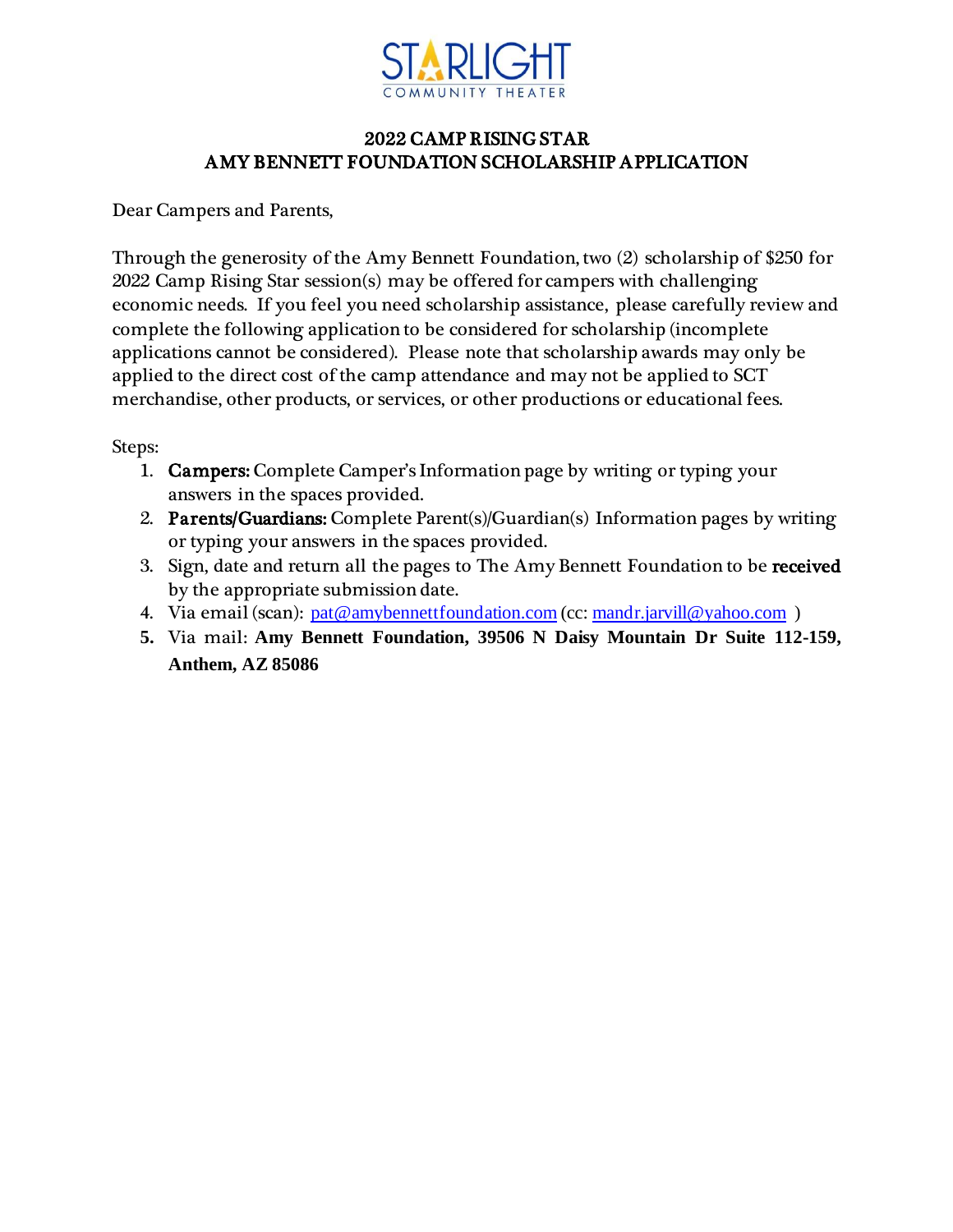

### 2022 CAMP RISING STAR AMY BENNET FOUNDATION SCHOLARSHIP APPLICATION

#### Camper's Information for Scholarship Application Please Print

| □      | <b>Session 1 - Acting Intensive</b><br>Ages $6-15$ |                   | June 13-17 ALL Application Submissions must be RECEIVED by<br>June 6, 2022 for consideration |
|--------|----------------------------------------------------|-------------------|----------------------------------------------------------------------------------------------|
| $\Box$ | <b>Session 2 – Teen Tech</b>                       | <b>June 20-22</b> |                                                                                              |
|        | Intensive, Ages 12-18                              |                   |                                                                                              |
| □      | <b>Session 3 - Summer Show</b>                     | July 11-23        |                                                                                              |
|        | Camp: Disney's Beauty and                          |                   |                                                                                              |
|        | the Beast Jr, Ages 6-18                            |                   |                                                                                              |
|        |                                                    |                   |                                                                                              |

| Today's Date:                      |            |  |  |                  |  |
|------------------------------------|------------|--|--|------------------|--|
| Camper's Full Name:                |            |  |  |                  |  |
| <b>School Currently Attending:</b> |            |  |  |                  |  |
| Child's Age:                       | Birthdate: |  |  | Grade Fall 2022: |  |

Have you attended Starlight Community Theater's Camp Rising Star before, and if so, what year and what session?

What did you learn or discover at this camp? (If you answered 'no' to the previous question, please skip to the next question.)

Why do you want to attend this session of Camp Rising Star 2022?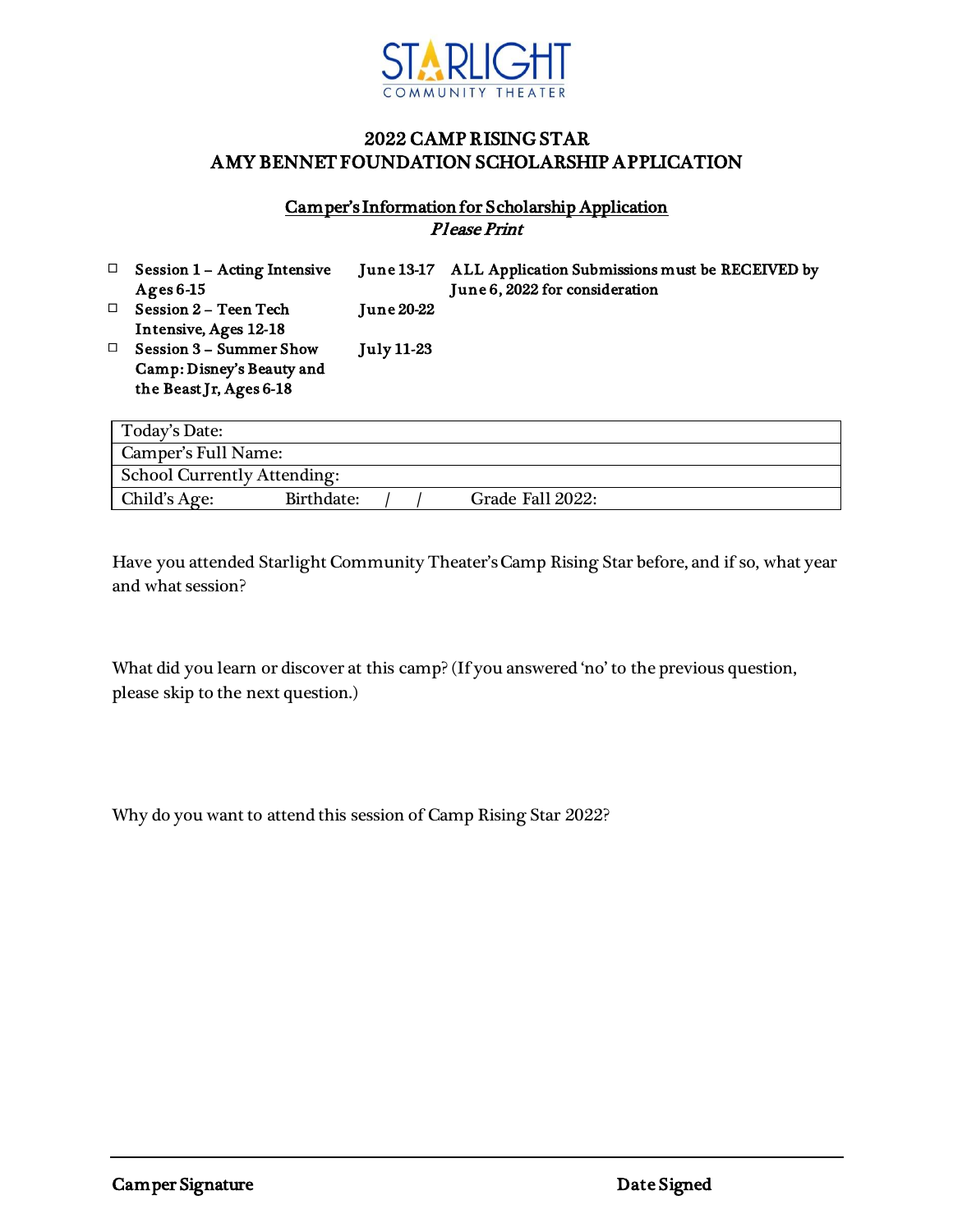

## 2022 CAMP RISING STAR AMY BENNET FOUNDATION SCHOLARSHIP APPLICATION

#### Parent(s) or Guardian(s) Information for Scholarship Application

| <b>Please Print</b>               |                           |  |  |  |
|-----------------------------------|---------------------------|--|--|--|
| Mother's Name:                    | <b>Email Address:</b>     |  |  |  |
| Currently Employed?               | Cell Phone Number:        |  |  |  |
| Father's Name:                    | <b>Email Address:</b>     |  |  |  |
| Currently Employed?               | <b>Cell Phone Number:</b> |  |  |  |
| <b>Address of Mother:</b>         |                           |  |  |  |
|                                   |                           |  |  |  |
|                                   |                           |  |  |  |
| <b>Address of Father:</b>         |                           |  |  |  |
|                                   |                           |  |  |  |
|                                   |                           |  |  |  |
| Total Number Living In Household: |                           |  |  |  |

Annual Household Income (please check one):

| $$0.00 - $19,999$   |
|---------------------|
| $$20,000 - $29,999$ |
| $$30,000 - $39,999$ |
| $$40,000 - $49,999$ |
| \$50,000 - \$74,999 |
| $$75,000+$          |

Why are you requesting a scholarship for Starlight Community Theater's 2022 Camp Rising Star?

What kind of experience are you hoping Starlight Community Theater 2022 Camp Rising Star will provide to your child?

How would this scholarship benefit your camper and your family?